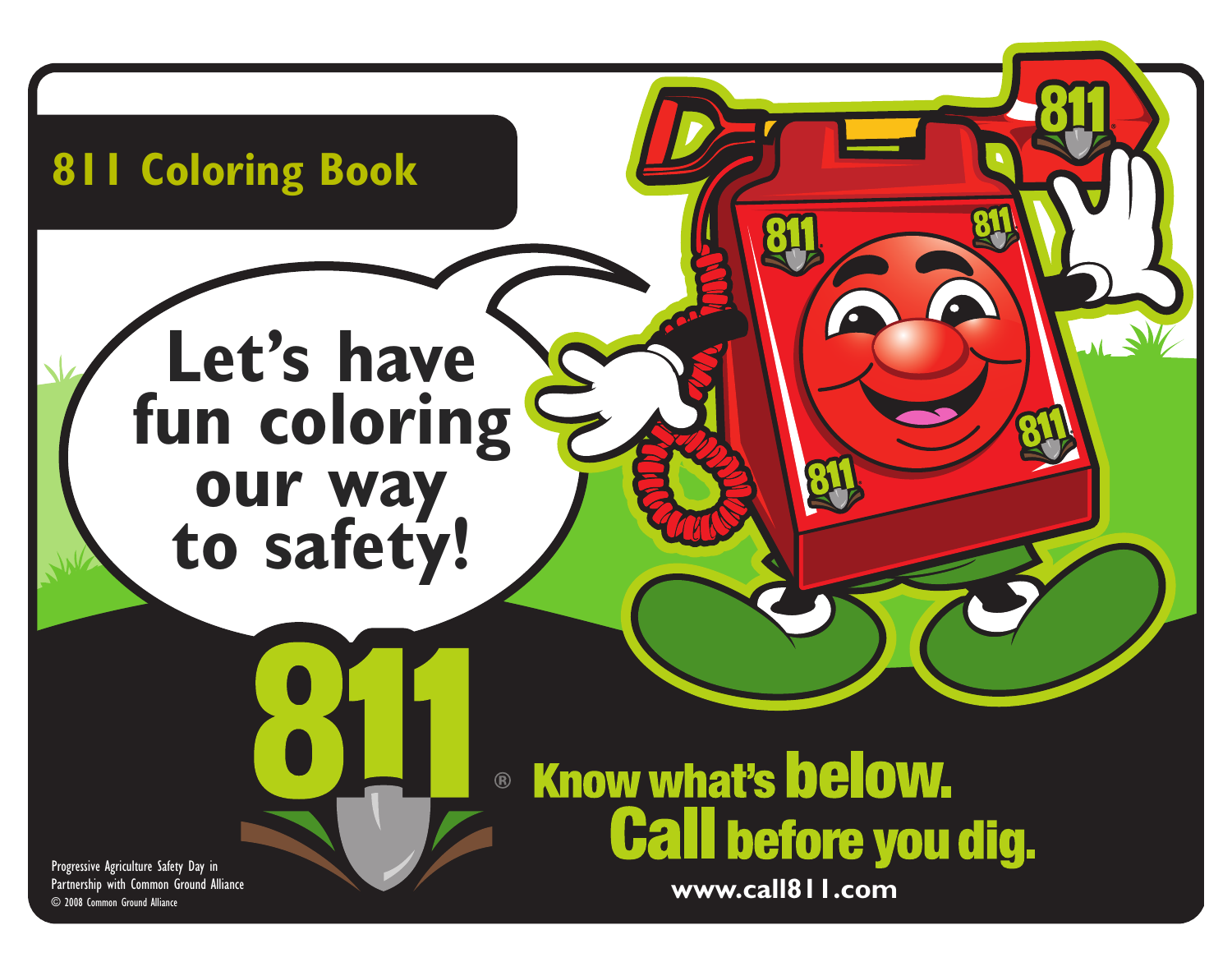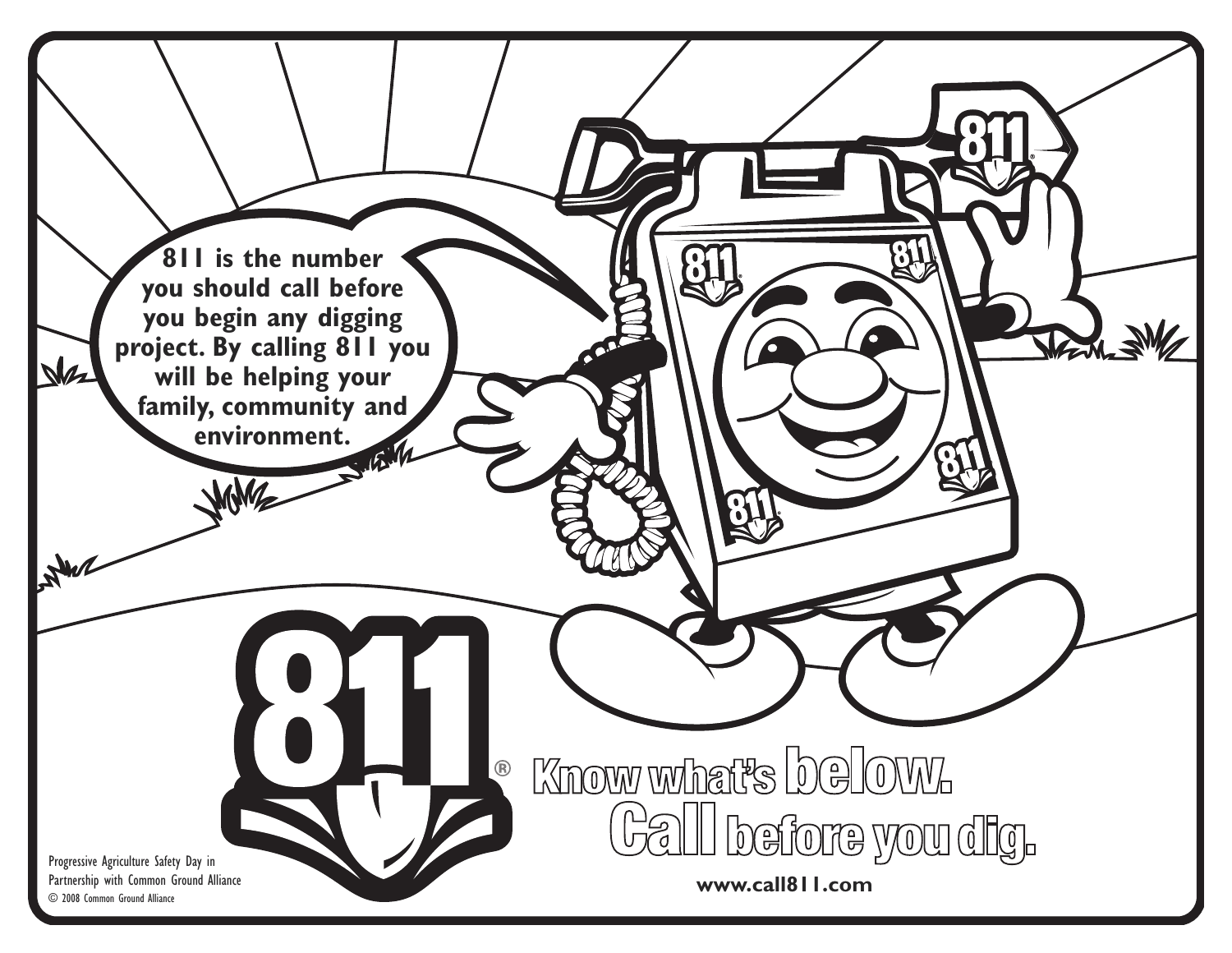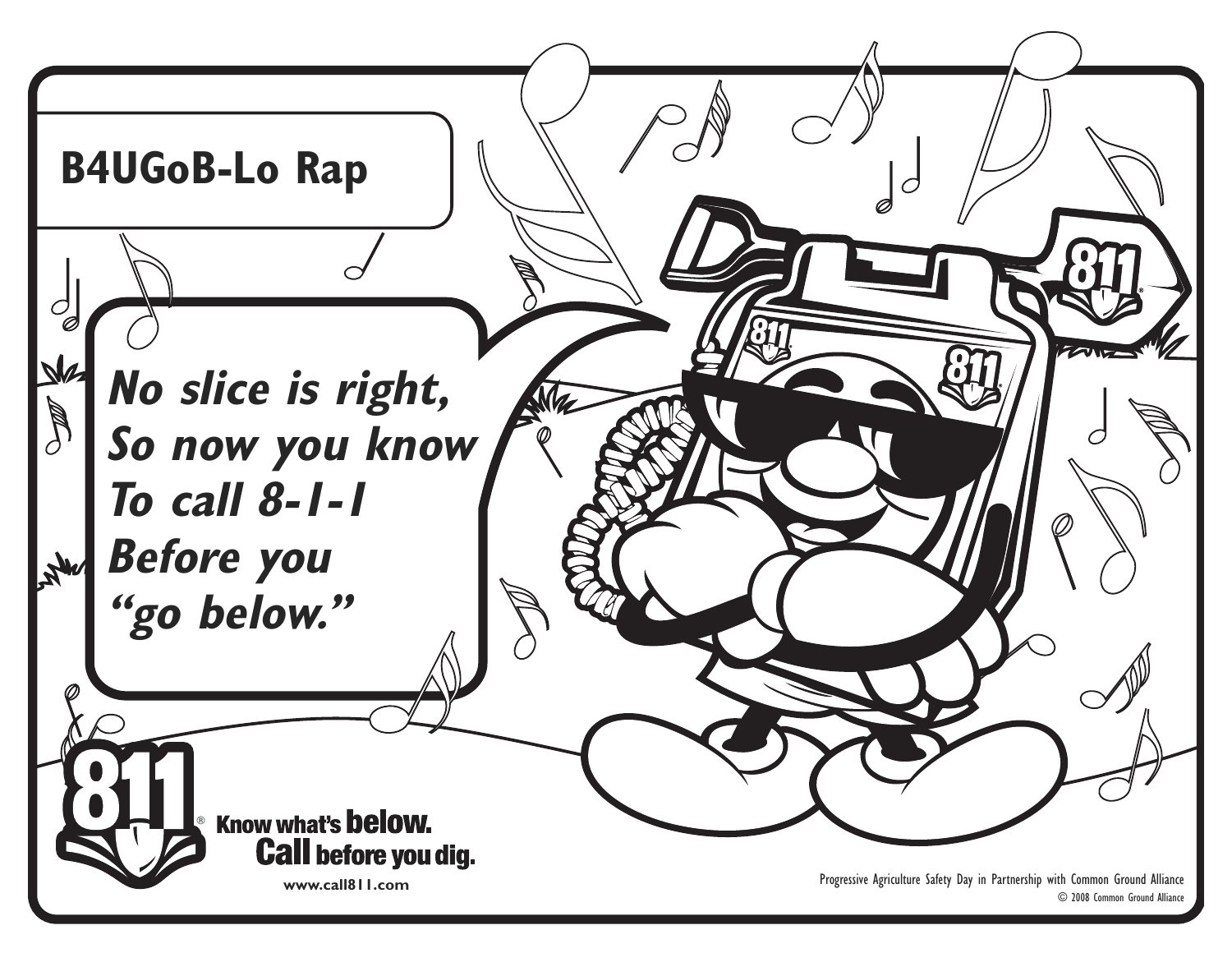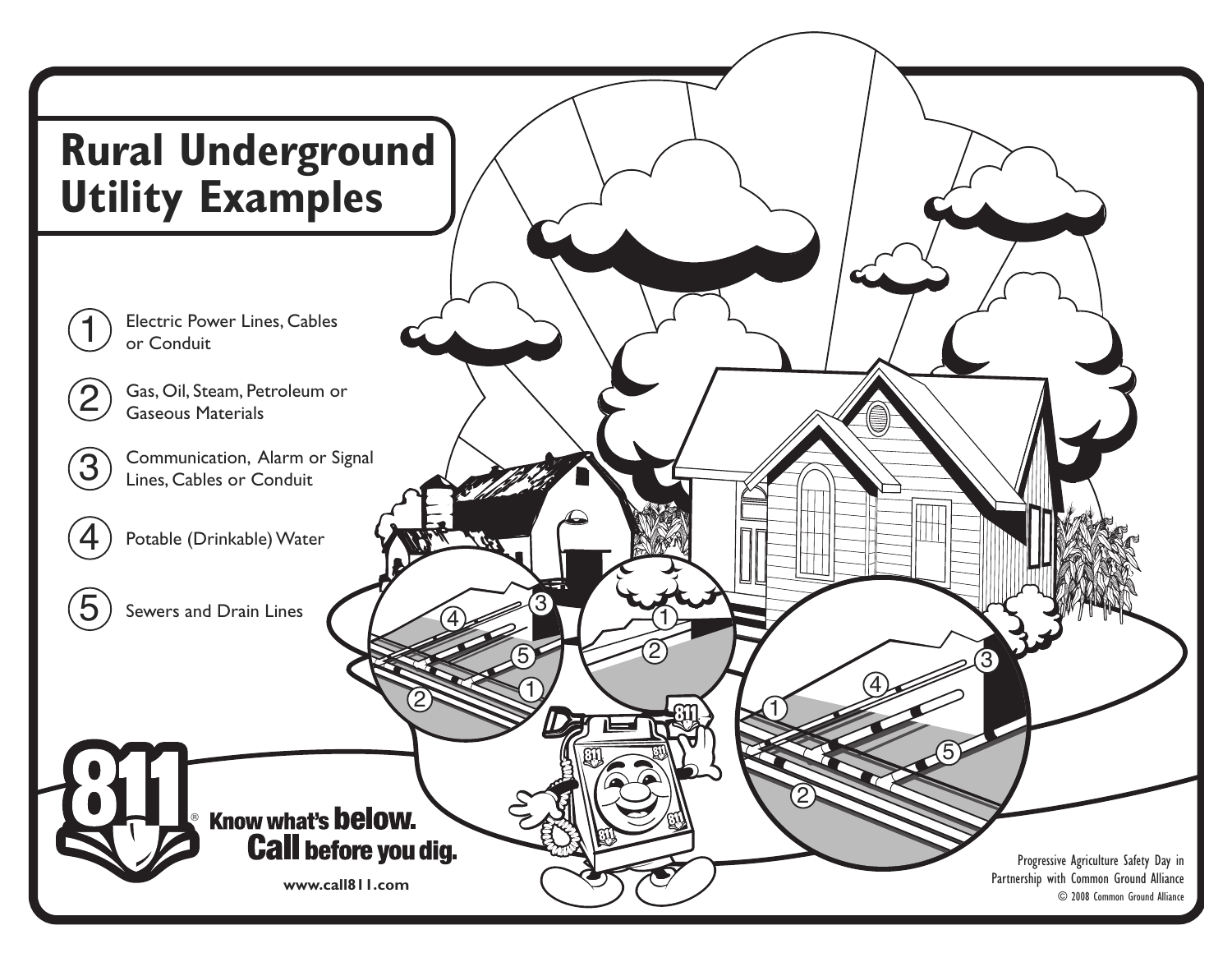

Electric Power Lines, Cables or Conduit

 $\overline{\mathsf{1}}$ 

2

3

 $\overline{4}$ 

5

Gas, Oil, Steam, Petroleum or Gaseous Materials

Communication, Alarm or Signal Lines, Cables or Conduit

 $\frac{1}{\sqrt{2}}$ 

**www.call811.com**

**Call before you dig.** 

Know what's below.

Potable (Drinkable) Water

Sewers and Drain Lines

Progressive Agriculture Safety Day in Partnership with Common Ground Alliance © 2008 Common Ground Alliance

1

5

**TEH** 

3

Ë

 $\overline{4}$ 

2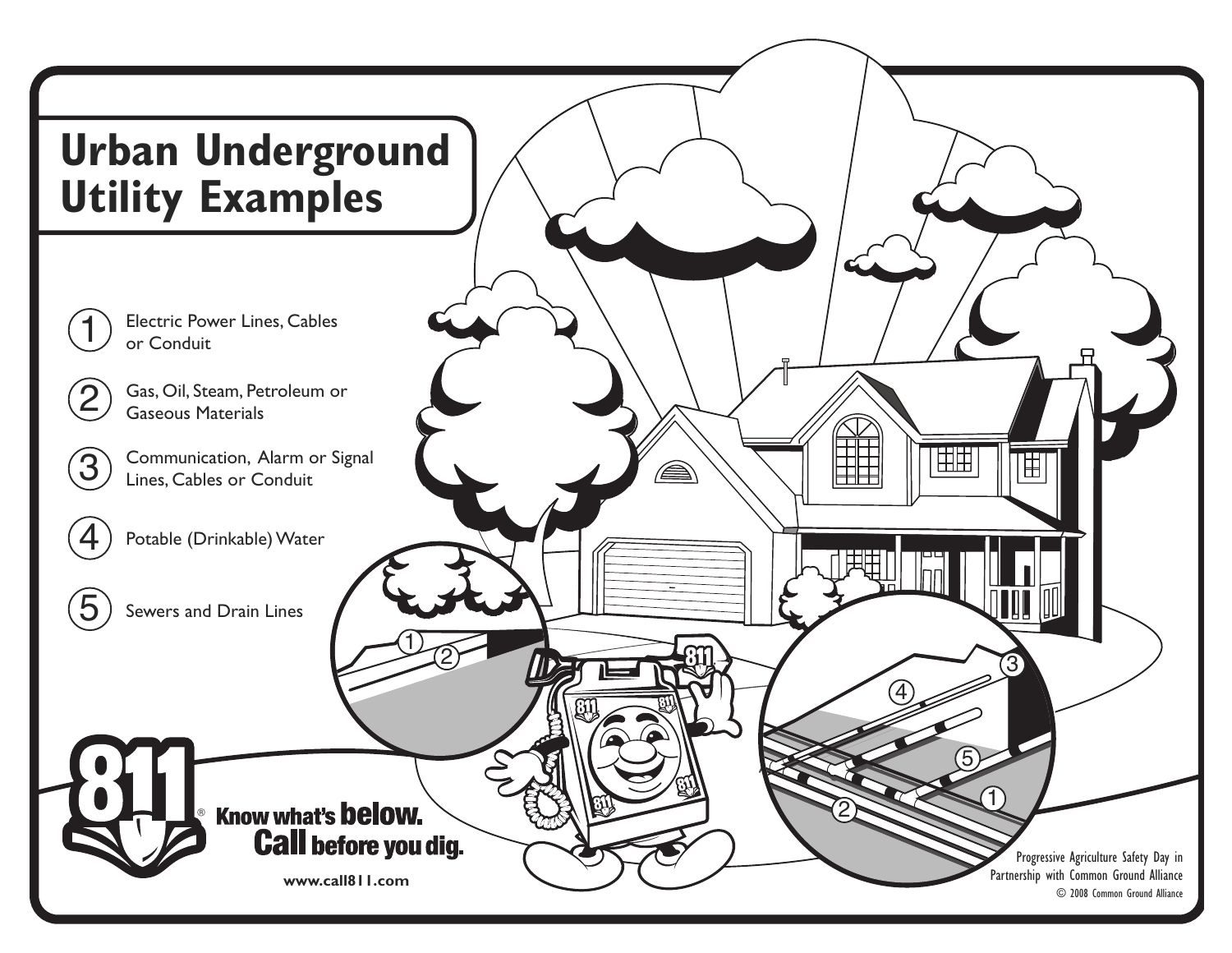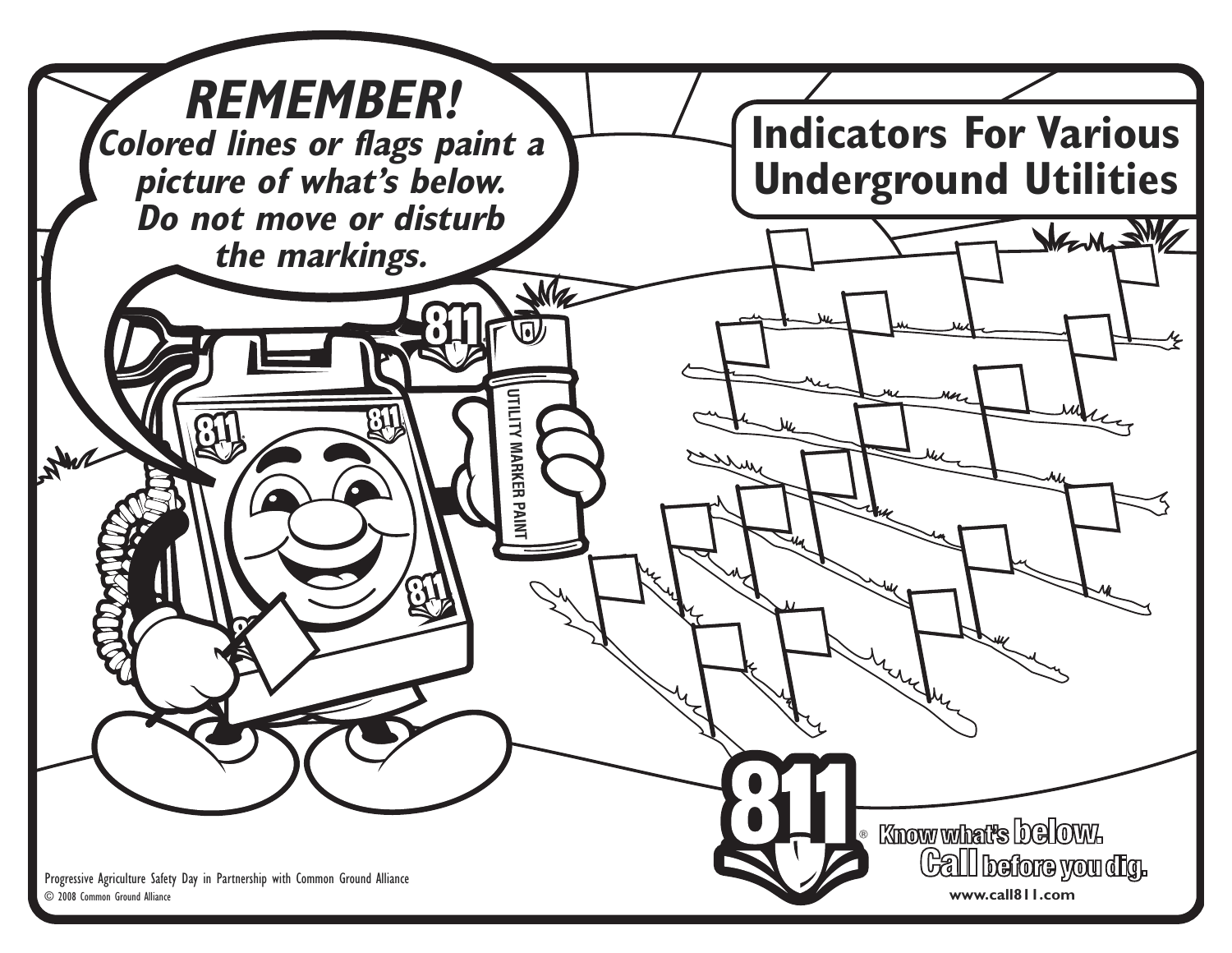